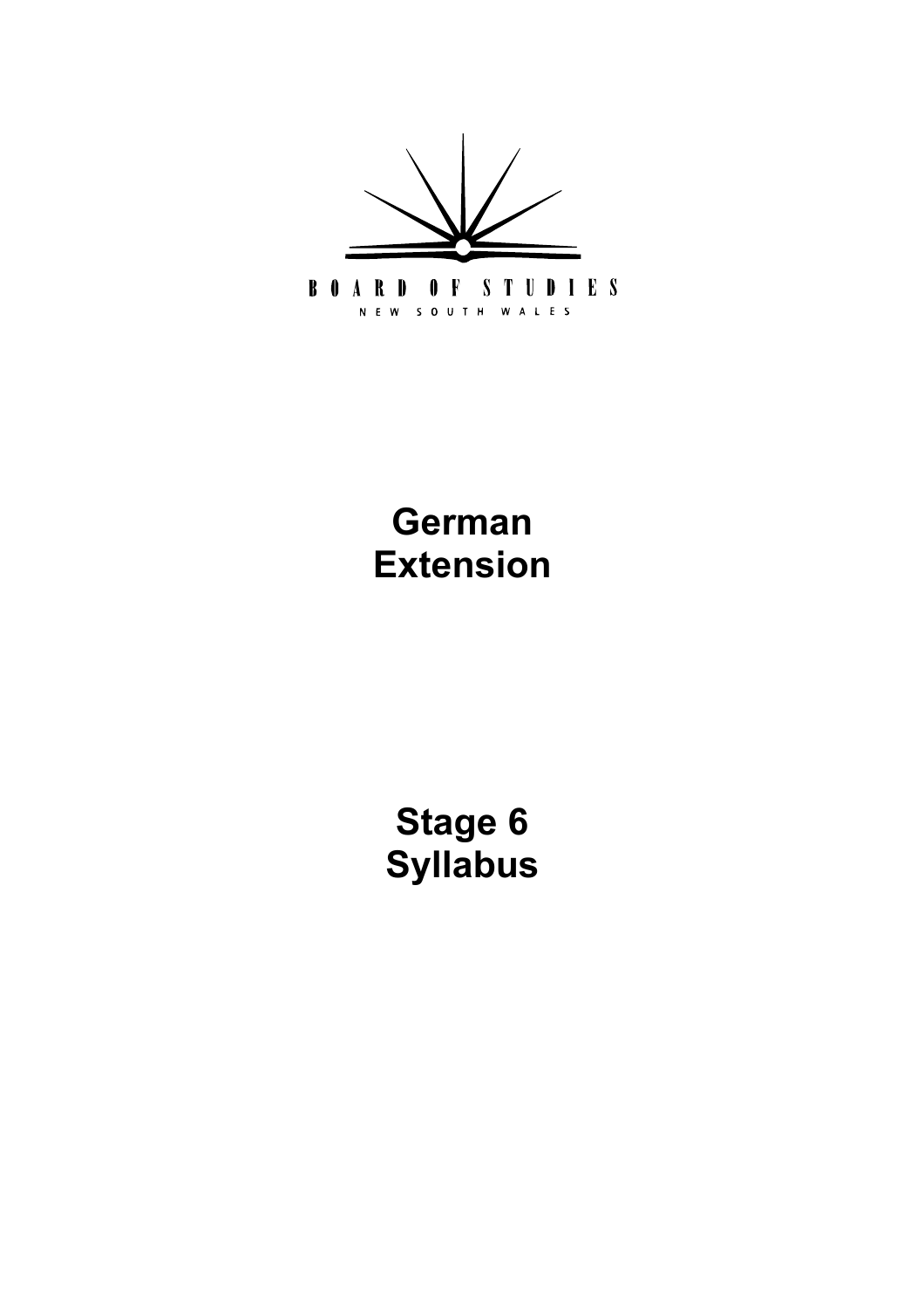#### **Original published version updated:**

 Updated July 2008 – Official Notice BOS 32/08, Vol 17 No 3 June 2009 – Assessment and Reporting information updated

 © 2009 Copyright Board of Studies NSW for and on behalf of the Crown in right of the State of New South Wales.

 This document contains Material prepared by the Board of Studies NSW for and on behalf of the State of New South Wales. The Material is protected by Crown copyright.

 All rights reserved. No part of the Material may be reproduced in Australia or in any other country by any process, electronic or otherwise, in any material form or transmitted to any other person or stored electronically in any form without the prior written permission of the Board of Studies NSW, except as permitted by the *Copyright Act 1968*. School students in NSW and teachers in schools in NSW may copy reasonable portions of the Material for the purposes of bona fide research or study. Teachers in schools in NSW may make multiple copies, where appropriate, of sections of the HSC papers for classroom use under the provisions of the school's Copyright Agency Limited (CAL) licence.

When you access the Material you agree:

- • to use the Material for information purposes only;
- to reproduce a single copy for personal bona fide study use only and not to reproduce any major extract or the entire Material without the prior permission of the Board of Studies NSW;
- • to acknowledge that the Material is provided by the Board of Studies NSW;
- not to make any charge for providing the material or any part of the Material to another person or in any way make commercial use of the material without the prior written consent of the Board of Studies NSW and payment of the appropriate copyright fee;
- • to include this copyright notice in any copy made;
- not to modify the Material or any part of the material without the express prior written permission of the Board of Studies NSW.

 The Material may contain third party copyright materials such as photos, diagrams, quotations, cartoons and artworks. These materials are protected by Australian and international copyright laws and may not be reproduced or transmitted in any format without the copyright owner's specific permission. Unauthorised reproduction, transmission or commercial use of such copyright materials may result in prosecution.

 The Board of Studies has made all reasonable attempts to locate owners of third party copyright material and invites anyone from whom permission has not been sought to contact the Copyright Officer, ph (02) 9367 8289, fax (02) 9279 1482.

 Published by Board of Studies NSW GPO Box 5300 Sydney 2001 Australia

 Tel: (02) 9367 8111 Fax: (02) 9367 8484 Internet: http://www.boardofstudies.nsw.edu.au

ISBN 0 7313 4628 9

*2009366*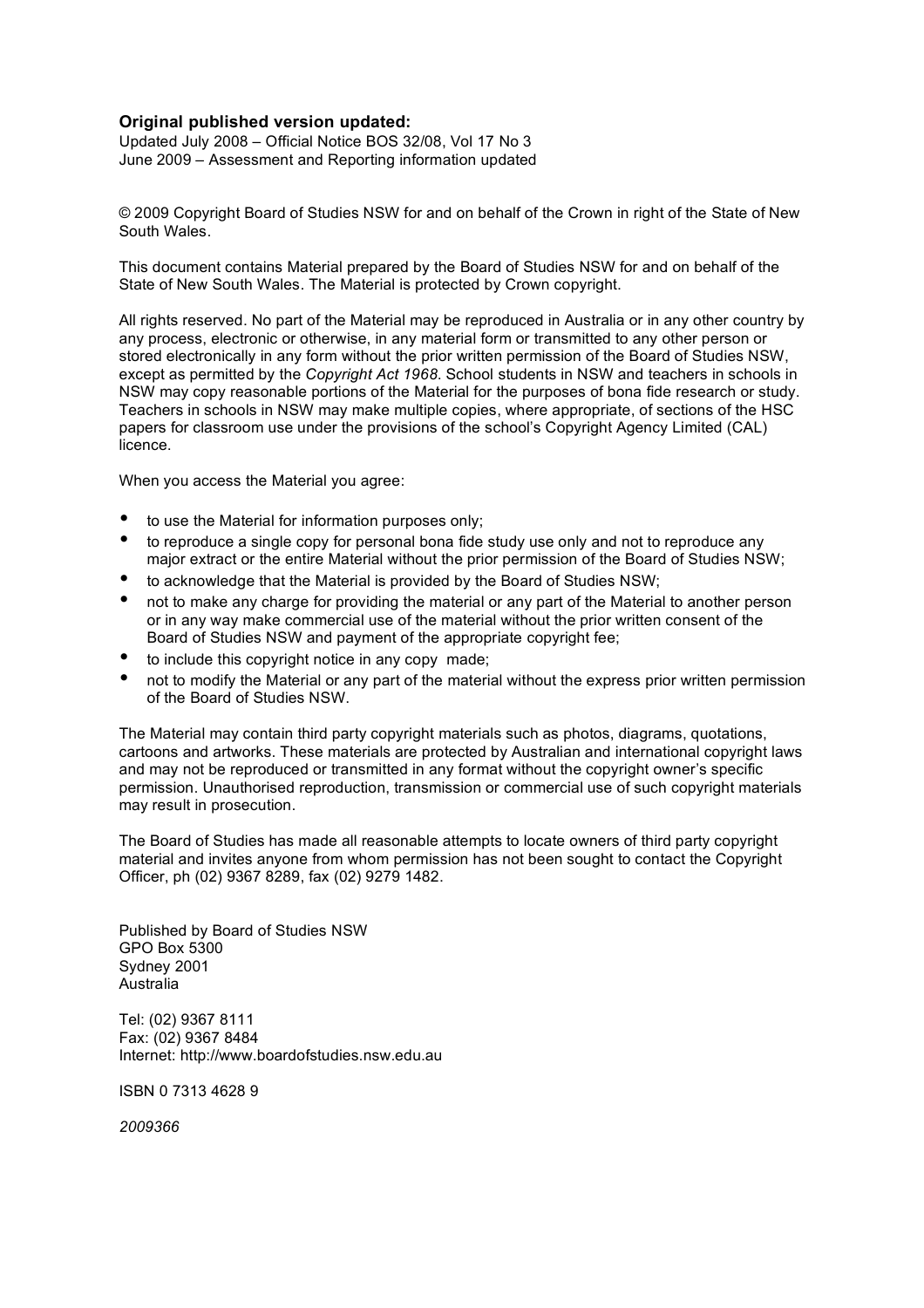# **Contents**

| 1  |     |  |  |  |
|----|-----|--|--|--|
| 2  |     |  |  |  |
| 3  |     |  |  |  |
| 4  |     |  |  |  |
| 5  |     |  |  |  |
| 6  |     |  |  |  |
| 7  |     |  |  |  |
|    | 7.1 |  |  |  |
| 8  |     |  |  |  |
|    | 8.1 |  |  |  |
|    | 8.2 |  |  |  |
|    | 8.3 |  |  |  |
|    | 8.4 |  |  |  |
|    | 8.5 |  |  |  |
| 9  |     |  |  |  |
| 10 |     |  |  |  |
| 11 |     |  |  |  |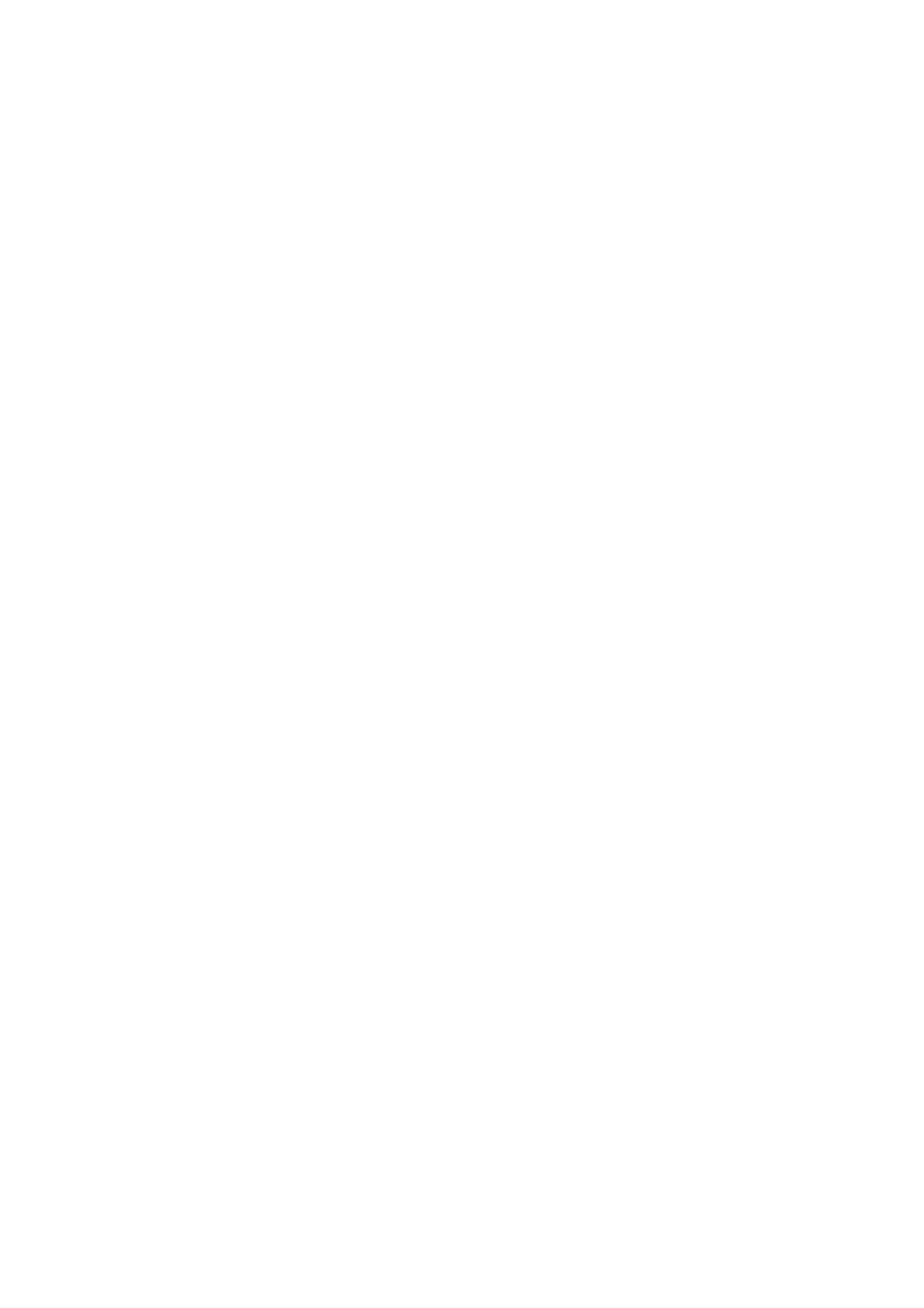#### <span id="page-4-0"></span> **The Higher School Certificate Program of Study 1**

The purpose of the Higher School Certificate program of study is to:

- provide a curriculum structure which encourages students to complete secondary education;
- • foster the intellectual, social and moral development of students, in particular developing their:
	- − knowledge, skills, understanding and attitudes in the fields of study they choose
	- − capacity to manage their own learning
	- − desire to continue learning in formal or informal settings after school
	- − capacity to work together with others
	- − respect for the cultural diversity of Australian society;
- provide a flexible structure within which students can prepare for:
	- − further education and training
	- − employment
	- − full and active participation as citizens;
- • provide formal assessment and certification of students' achievements;
- provide a context within which schools also have the opportunity to foster students' physical and spiritual development.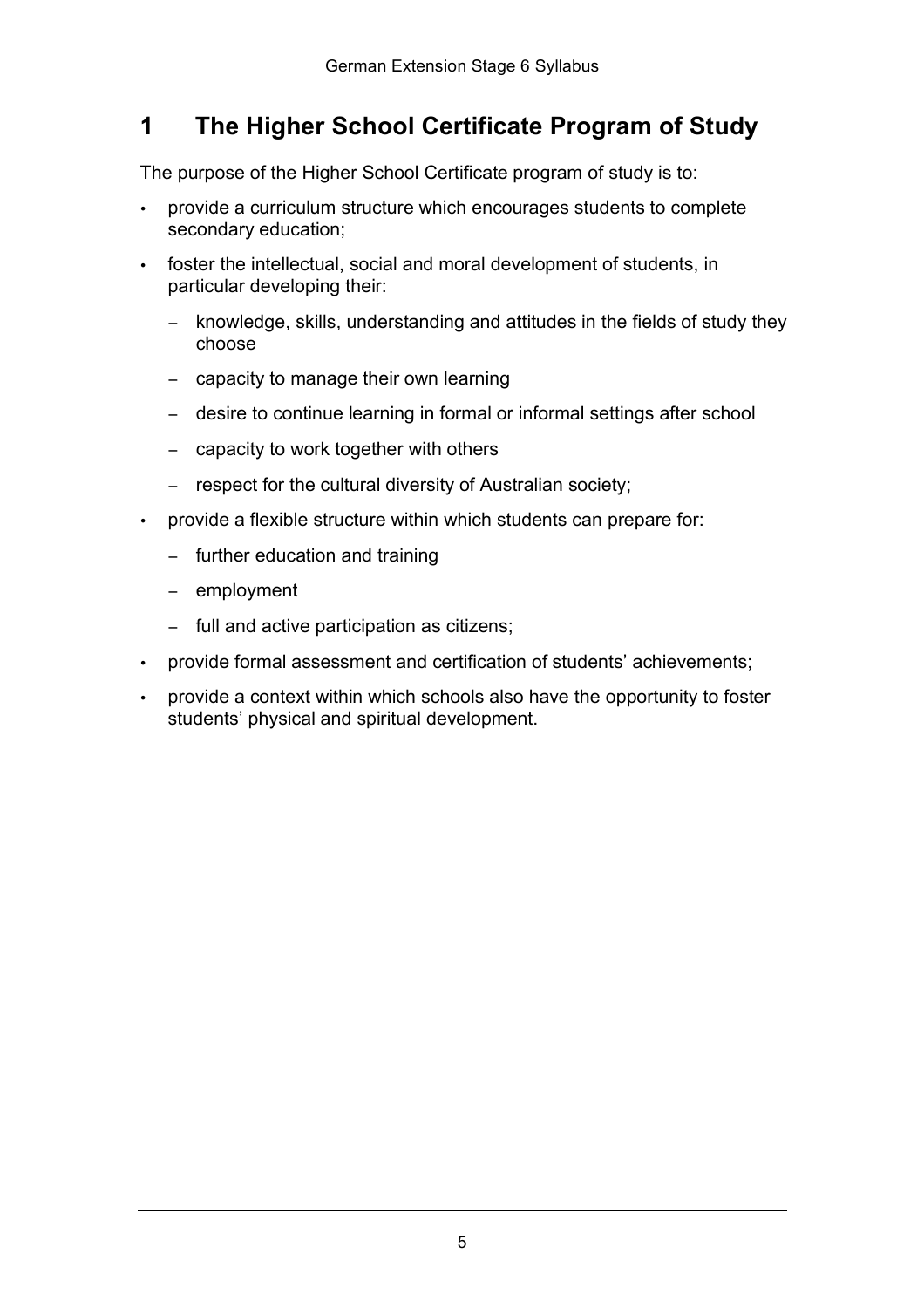#### <span id="page-5-0"></span> **Rationale for German Extension in the Stage 6 2 Curriculum**

 The Extension course builds upon the body of knowledge and skills acquired in the German Continuers course. It provides students with opportunities to develop a greater competence and fluency in the language, and to explore contemporary issues in German.

The German Extension course provides opportunities for students to:

- • enhance their enjoyment of learning German by broadening and deepening their language experience
- • gain insight into the culture of German-speaking communities and the communities' perspectives on contemporary issues
- • gain an appreciation of the German language through the study of contemporary texts
- • use German as an adjunct to their career path.

 The German Extension course complements other subjects in the Stage 6 curriculum and assists students to prepare for tertiary education, employment, and full and active participation as citizens in a multicultural society.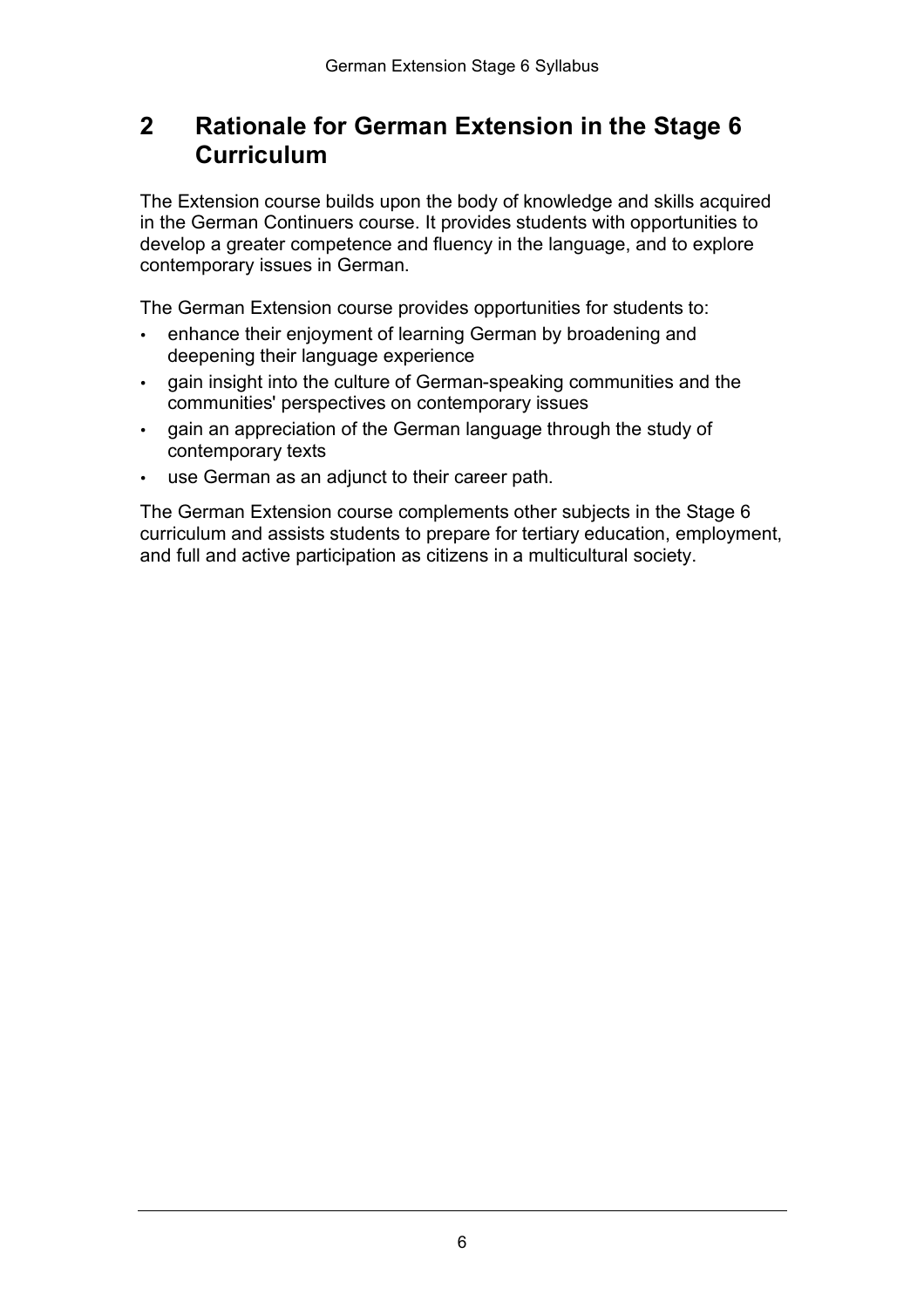#### **Continuum of Learning for German Stage 6 3 Students**

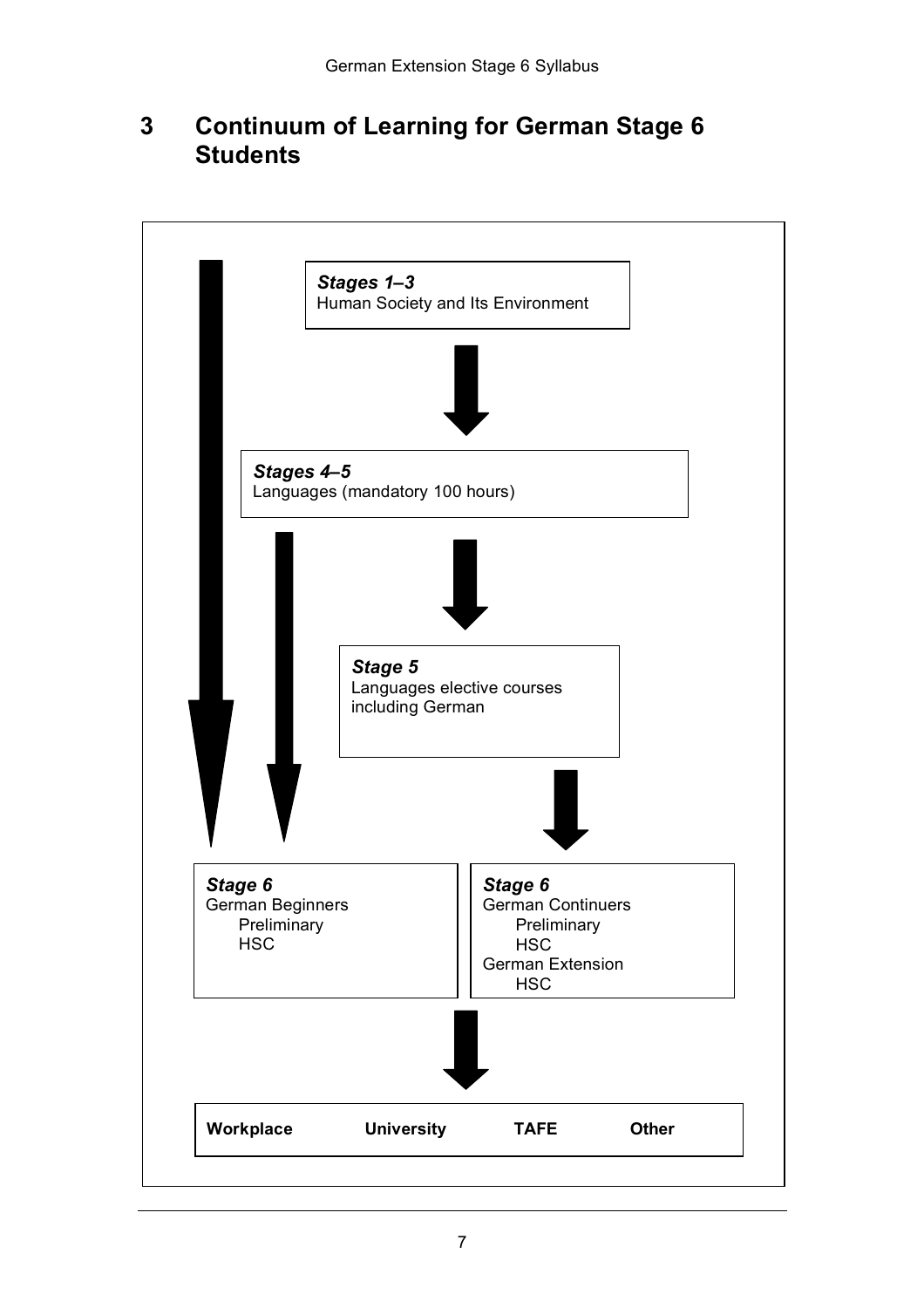The New South Wales curriculum provides opportunities for students to study a language or languages from Early Stage 1 through to Stage 6.

 In the K–6 (Stages 1–3) Human Society and Its Environment key learning area, students develop an awareness of languages and may learn about the world through the study of a language, such as German.

 In Years 7–10, a language is a mandatory component of the School Certificate, with students being required to complete 100 hours of language study. Elective study in Stages 4–5 in German builds upon the mandatory study.

 Stage 6 offers students the opportunity to continue the study of German at Continuers level with the option of an Extension course. The Extension course builds upon the German Continuers course. Students may also begin the study of German in Stage 6 by studying the German Beginners course.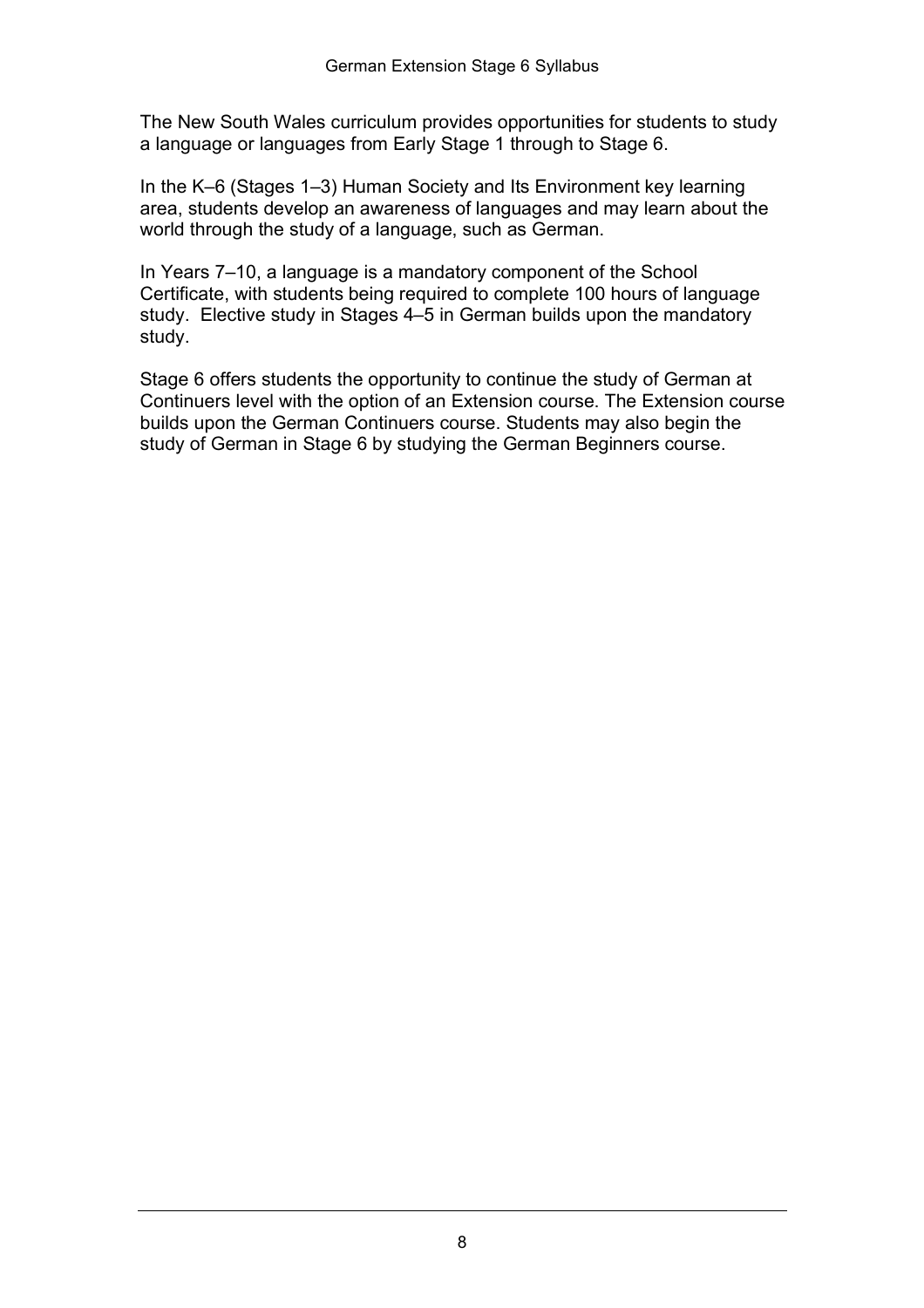## <span id="page-8-0"></span>**4 Aim**

 The aim of the *German Extension Stage 6 Syllabus* is to enhance students' knowledge and understanding of a range of issues as reflected in contemporary German texts, while extending their ability to use and appreciate German as a medium for communication, and creative thought and expression.

# **5 Objectives**

Students will achieve the following objectives:

- Objective 1 present and discuss opinions, ideas and points of view in German
- Objective 2 evaluate, analyse and respond to text that is in German and that reflects the culture of German-speaking communities.

 Meeting these objectives will involve using the skills of listening, speaking, reading and writing, either individually or in combination, and being able to move between German and English.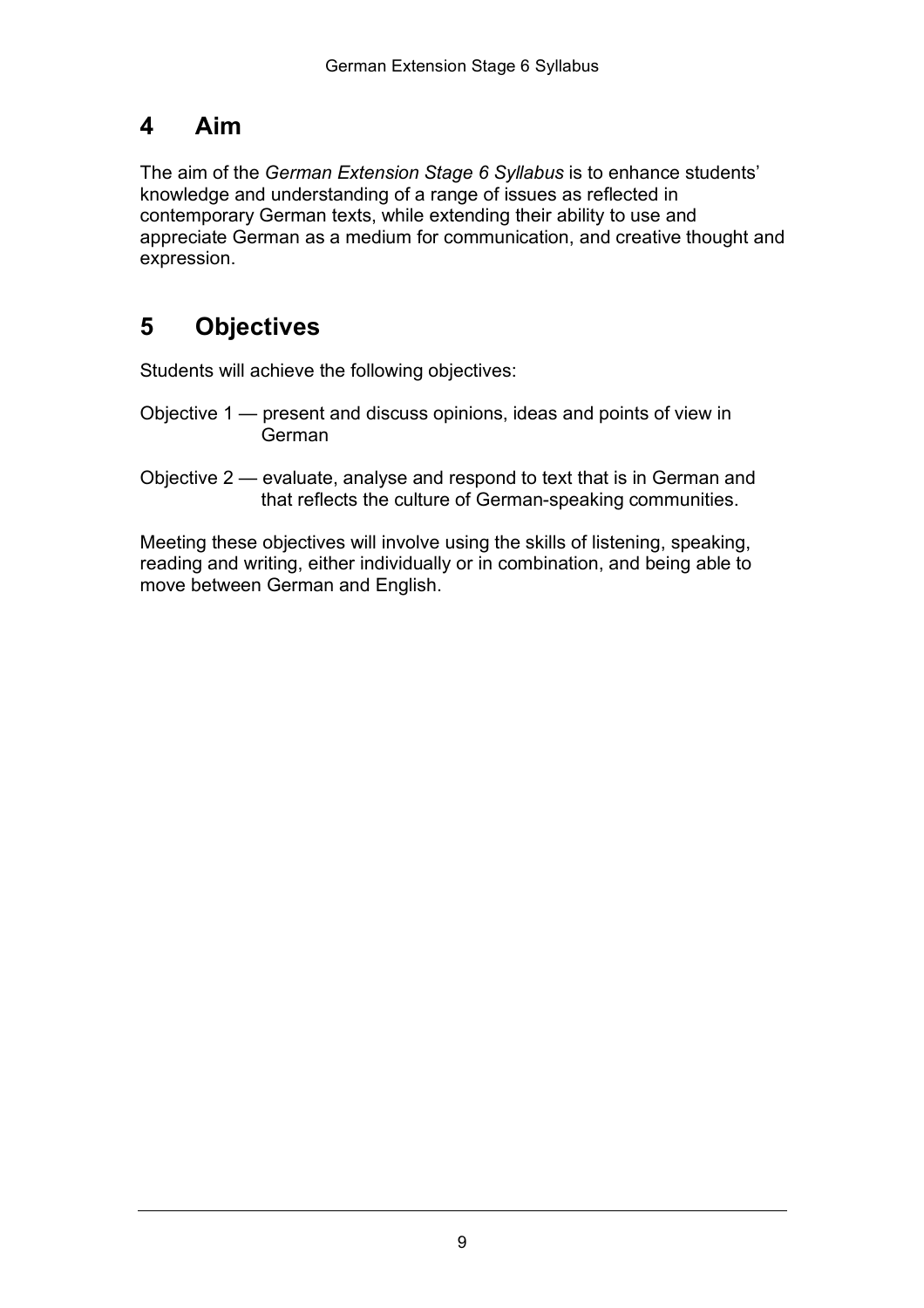#### <span id="page-9-0"></span>**6 Course Structure**

 The organisational focus of the German Extension course is the theme – the individual and contemporary society. A number of issues that exemplify aspects of the theme are prescribed for study. Students engage with the issues through the study of a prescribed text and related texts.

Study of the issues and prescribed text will involve:

- exploring the relationship between the issues and the prescribed text
- creating original text in response to aspects of the prescribed text
- identifying meaning and how it is conveyed in the prescribed text
- evaluating linguistic and cultural features of the prescribed text
- analysing the sociocultural context of the prescribed text.

 To support the study of the issues and to further develop knowledge of German and German-speaking communities, students will be required to read, view and/or listen to a range of related texts. Study of related texts will involve evaluating how the issues are presented in these texts.

The course structure is represented schematically below:



 The prescribed text and issues, and the resources list are published on the Board of Studies website (http://www.boardofstudies.nsw.edu.au).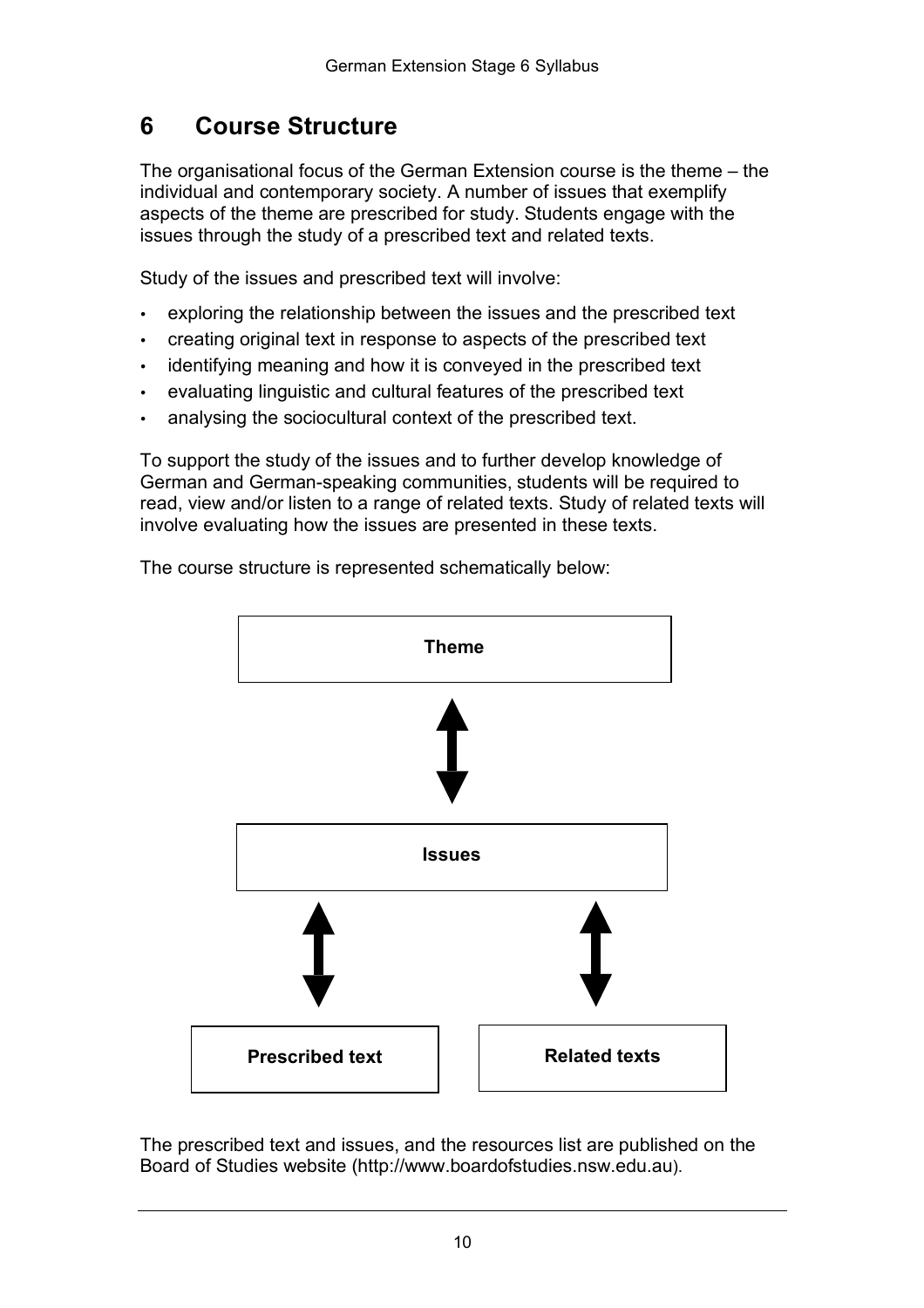# **7 Objectives and Outcomes**

 The outcomes represent the knowledge, skills and understanding that students will achieve by the end of the German Extension course based on this syllabus. The outcomes have been linked to one objective but may derive from more than one. The degree to which students achieve these outcomes will be reported in the performance scale. These outcomes build on the outcomes for the German Continuers course. It is implicit in these outcomes that students have completed the Preliminary course in the German Continuers course.

| <b>Objectives</b>                                                                                                                     | <b>Outcomes</b>                                                                                                                                                                                                              |  |
|---------------------------------------------------------------------------------------------------------------------------------------|------------------------------------------------------------------------------------------------------------------------------------------------------------------------------------------------------------------------------|--|
| The student will:<br>present and discuss<br>1<br>opinions, ideas and<br>points of view in<br>German                                   | The student:<br>1.1 discusses attitudes, opinions and<br>ideas in German<br>1.2 formulates and justifies a written or<br>spoken argument in German                                                                           |  |
| 2 evaluate, analyse and<br>respond to text that is in<br>German and that<br>reflects the culture of<br>German-speaking<br>communities | 2.1 evaluates and responds to text<br>personally, creatively and critically<br>2.2 analyses how meaning is conveyed<br>2.3 analyses the social, political, cultural<br>and/or literary contexts of text that is<br>in German |  |

### **7.1 Table of Objectives and Outcomes**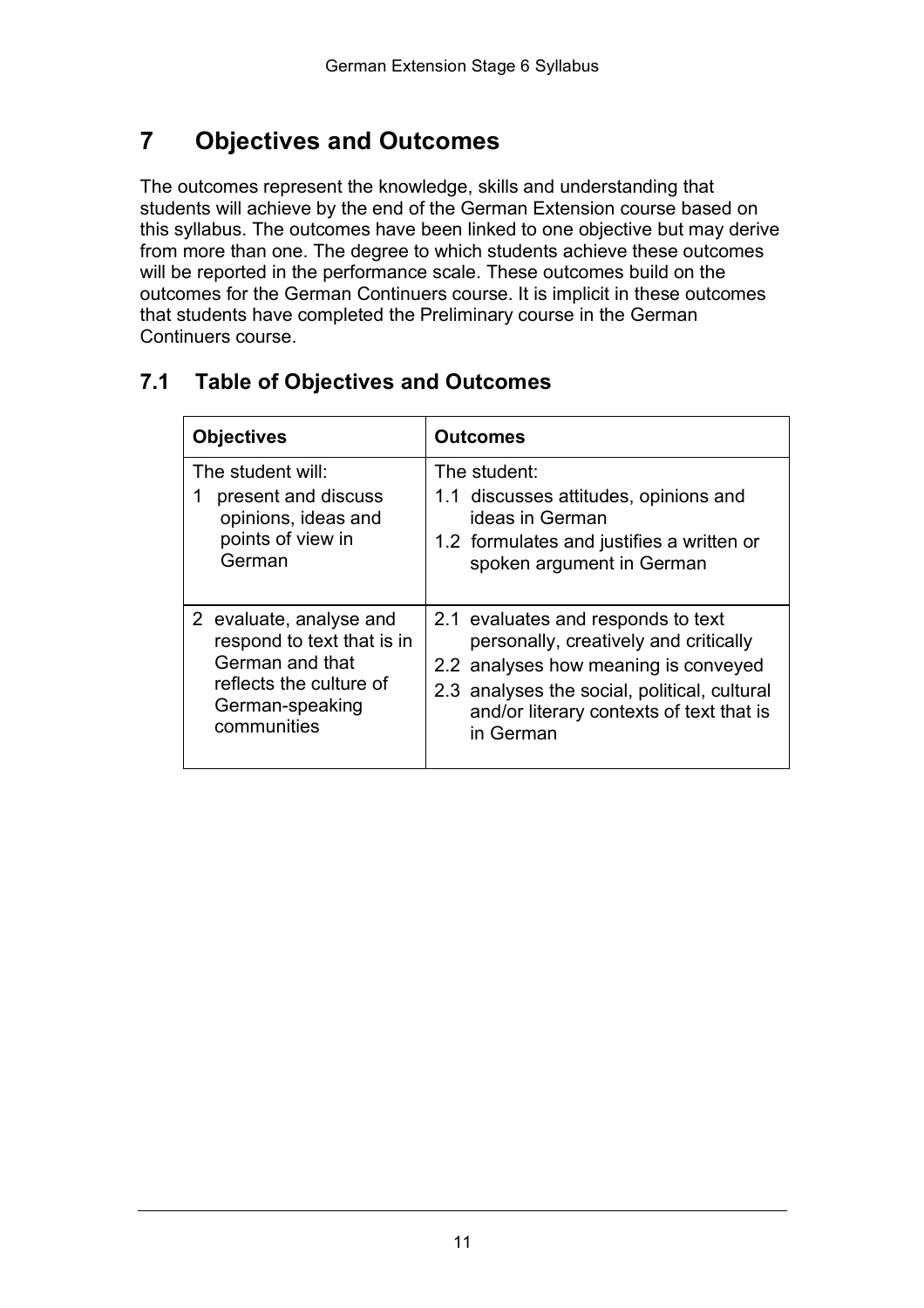# <span id="page-11-0"></span>**8 Content**

### **8.1 Theme and Issues**

 The theme – the individual and contemporary society – is the organisational focus of the German Extension course and will be studied through a number of issues and a range of texts.

 Not all issues will require the same amount of study time. The length of time and depth of treatment determined for each issue will depend on a number of factors, including:

- • the particular objective(s) being covered
- • the needs and interests of the students
- • the linguistic and cultural complexity of the prescribed text, and of the related texts selected for study
- • the nature of tasks undertaken
- the language that is used in responding
- • the nature of the language itself.

 Teachers should structure and organise programs based on the prescribed issues to meet the objectives and outcomes of the syllabus.

### **8.2 Text**

 The term 'text' refers to any form of communication – spoken, written or visual, or any combination of these.

 Students will analyse and evaluate text from linguistic (language forms and features, structure) and cultural (thematic, contextual, social and political) perspectives, and consider how they are related.

 Students will also be expected to create a range of texts appropriate to a variety of contexts, purposes and audiences.

 In this way, students will develop skills in listening, speaking, reading and writing. They will also develop skills in critical literacy by reflecting on their own and other cultures, and by making connections between German and English, and/or other languages.

#### **8.2.1 Prescribed Text**

 The prescribed text may be an extract or extracts from a novel or film, or a selection of short stories or songs. Where a prescribed text consists of an extract or extracts, students should be familiar with the whole text.

 Students should know and understand how particular features, used in the text type prescribed, convey meaning. A knowledge of specialised, technical terminology, however, is not a requirement.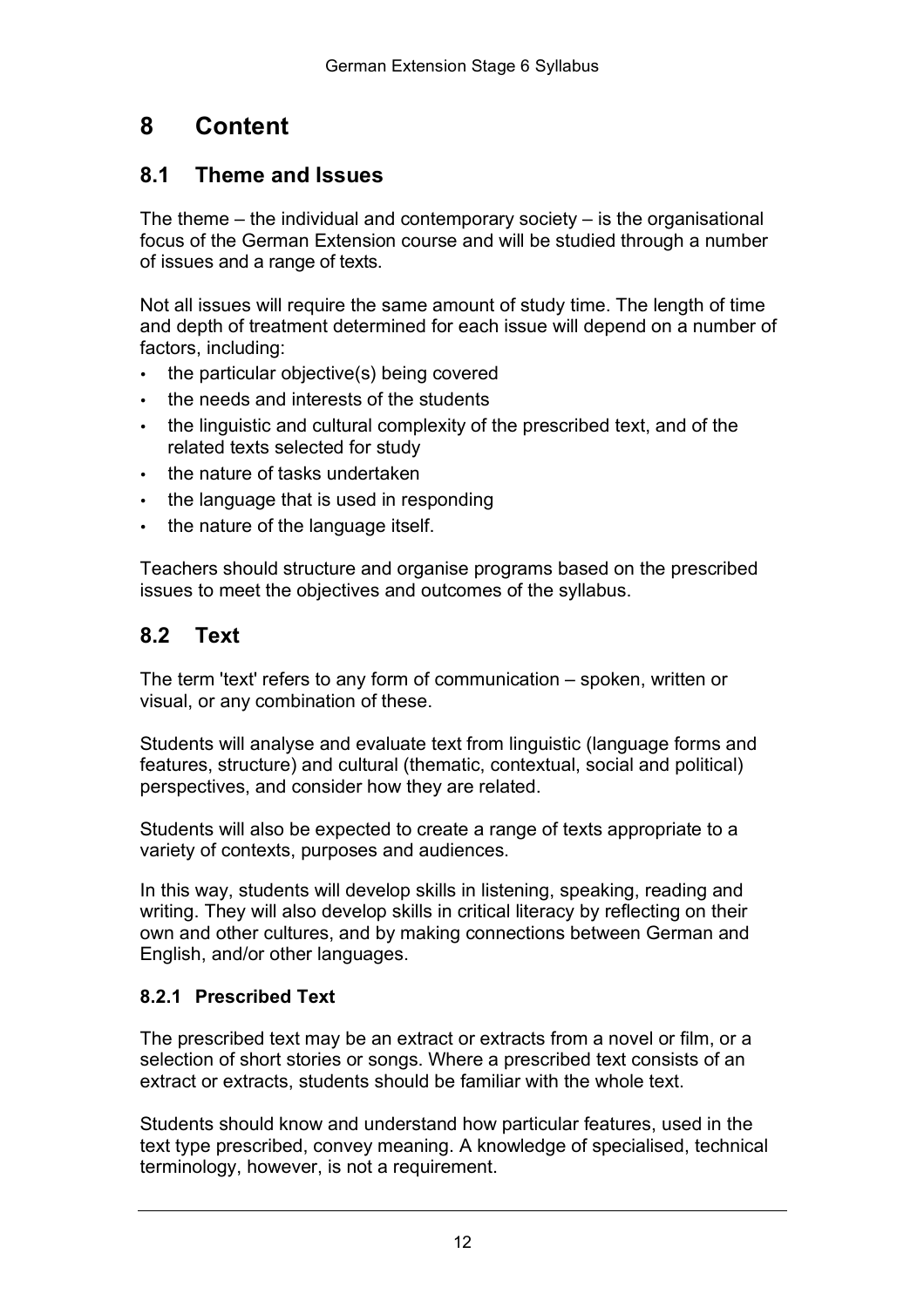The table below indicates the features of text types with which students should be familiar. These include both general features that relate to all text types and specific features that relate to the particular text type set for study.

| General features common to all text<br>types                                                                                                            | <b>Features specific to each prescribed</b><br>text type may include                                                                                                                                  |  |
|---------------------------------------------------------------------------------------------------------------------------------------------------------|-------------------------------------------------------------------------------------------------------------------------------------------------------------------------------------------------------|--|
| language<br>colloquial<br>dialect<br>accent<br>use of irony<br>satire                                                                                   | novel<br>plot development, sequencing of<br>events, use of flashback<br>use of dialogue, narrative<br>use of allegory, extended<br>metaphor                                                           |  |
| humour<br>tenses<br>ellipses<br>structure<br>setting<br>time<br>place<br>cultural aspects                                                               | short story<br>$\bullet$<br>brevity and compactness<br>focus on one situation or a few<br>crucial moments<br>limited character development<br>fragmented plot<br>inconclusive or unexpected<br>ending |  |
| character<br>$\bullet$<br>key/secondary<br>imagery<br>$\bullet$<br>symbolism<br>recurrent motif<br>simile/metaphor<br>relationship between<br>$\bullet$ | song<br>$\bullet$<br>instrumentation, voice, melody,<br>rhythm, tempo<br>use of repetition<br>use of refrain<br>rhyme, rhythm, assonance,<br>alliteration                                             |  |
| author/director/narrator/singer and<br>the audience<br>narrative technique<br>perspective<br>point of view<br>tone and mood                             | film<br>$\bullet$<br>plot development, sequencing of<br>events, use of flashback<br>shot composition/framing/editing<br>lighting/sound/colour<br>costuming                                            |  |

 Refer to the Board's website www.boardofstudies.nsw.edu.au for the prescribed text.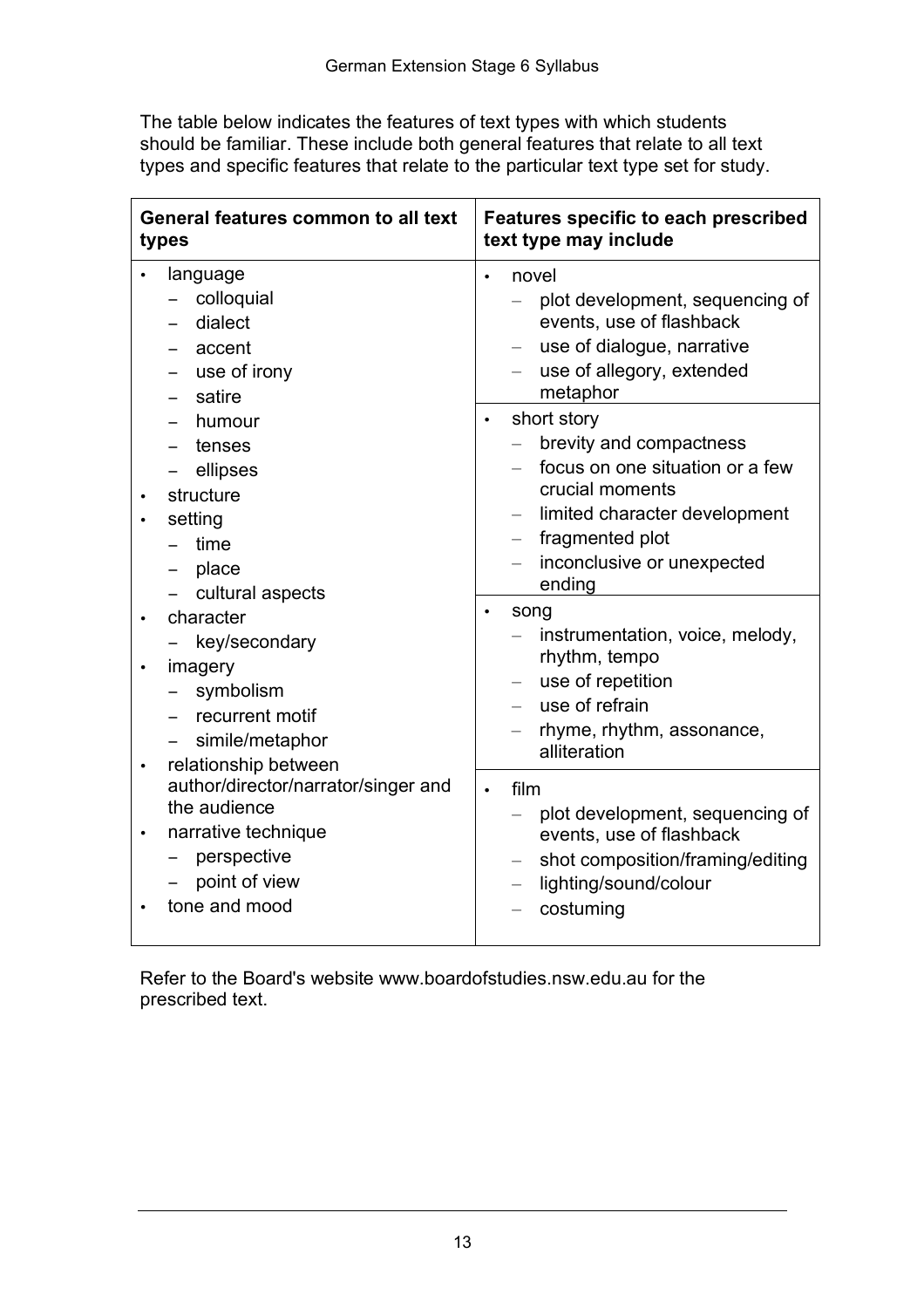#### <span id="page-13-0"></span> **8.2.2 Rotation of prescribed text and issues**

 Each year a text and 2–3 issues will be prescribed for study. These will be reviewed on a regular basis and will be published on the Board of Studies website (www.boardofstudies.nsw.edu.au).

#### **8.2.3 Related Texts**

 In addition to the prescribed text, students will read, listen to and view a range of texts relevant to the prescribed issues. Texts may be authentic or modified to allow students to engage with the prescribed issues at a level appropriate to their needs, interests and experience.

### **8.3 Text Types**

 The text types listed in the *German Continuers Stage 6 Syllabus* are assumed knowledge.

 In addition, students are expected to be able to produce the following text types in the external examination:

 script of a conversation formal letter monologue narrative account\* short essay

 Teachers may introduce students to a wider range of text types in the course of their teaching and learning program.

 \*Please note: Narrative account may include, for example, the writing of an alternative ending to a short story, or the rewriting of an excerpt from a different perspective.

### **8.4 Vocabulary**

 While there is no prescribed vocabulary list, it is expected that students will be familiar with a range of vocabulary and expressions relevant to the prescribed issues.

#### **8.4.1 Dictionaries**

 Students should be encouraged to use dictionaries. It is expected that teachers will assist students to develop the necessary skills and confidence to use dictionaries effectively. Suggested editions are published in the Resources on the Board of Studies website (www.boardofstudies.nsw.edu.au). Students are able to use monolingual and/or bilingual print dictionaries in the written examination. Information regarding the use of dictionaries in the HSC examination may be found in *Assessment and Reporting in German Extension Stage 6.*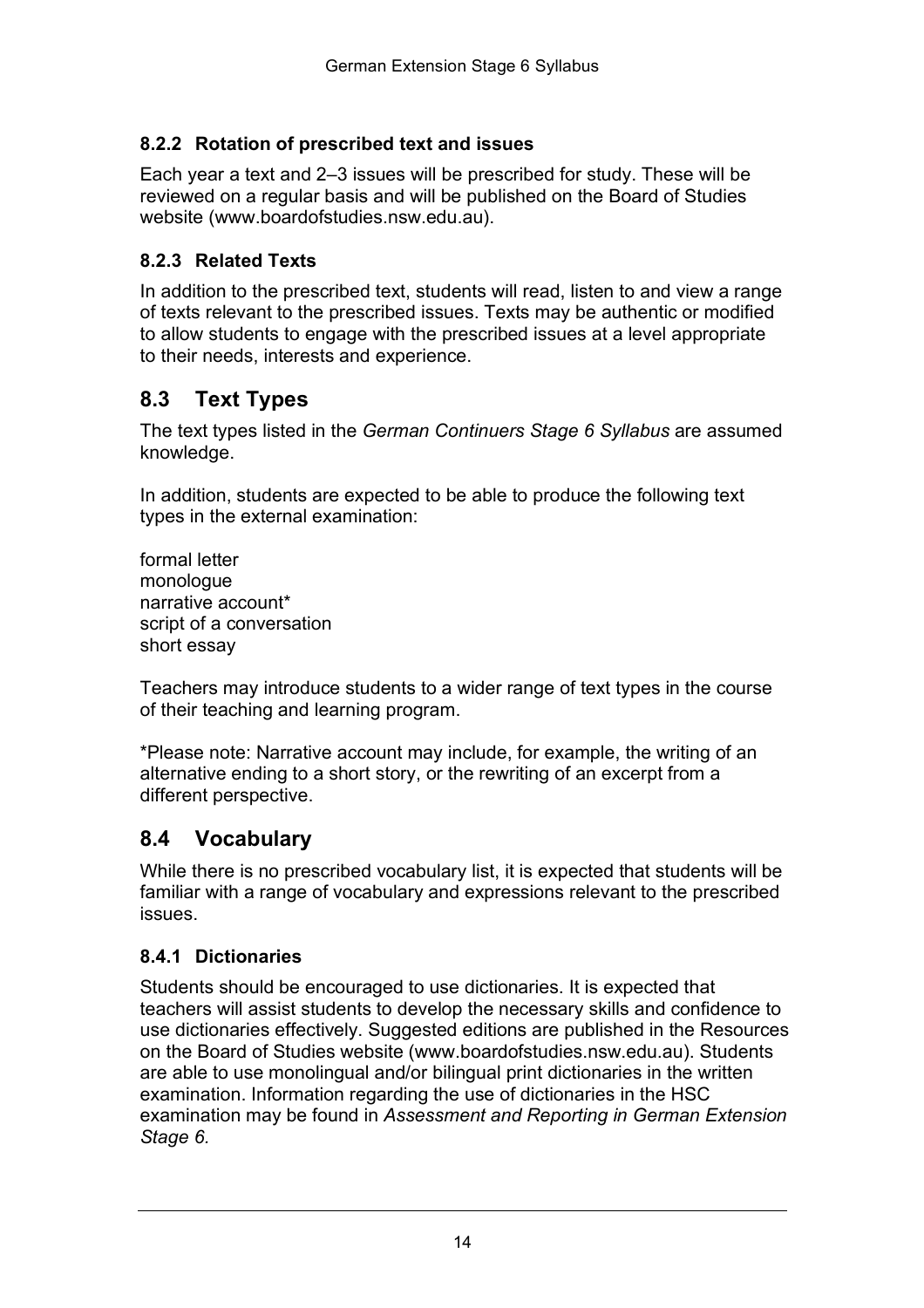### **8.5 Grammar**

 The following grammatical structures are those that students studying the grammatical items prescribed in the *German Continuers Stage 6 Syllabus*, which are assumed knowledge. German in an Extension course are expected to know and use. They build on

| <b>Grammatical item</b> | <b>Sub-elements</b>                                                                                | Example(s)                                                    |
|-------------------------|----------------------------------------------------------------------------------------------------|---------------------------------------------------------------|
| Verbs                   | tenses:                                                                                            |                                                               |
|                         | imperfect                                                                                          | er ging, sie machte                                           |
|                         | pluperfect                                                                                         | Er war gegangen.                                              |
|                         |                                                                                                    | Sie hatte es gemacht.                                         |
|                         | subjunctive:                                                                                       |                                                               |
|                         | subjunctive I:                                                                                     |                                                               |
|                         | indirect speech $\dagger$                                                                          | Er behauptete, er habe alles<br>schon erledigt.               |
|                         | subjunctive II/<br>conditional perfect:                                                            | Er hätte es früher gemacht, wenn                              |
|                         | omission of wenn +                                                                                 | Hätte er das früher gemerkt, wäre<br>er vorsichtiger gewesen. |
|                         | passive voice                                                                                      | Das Parkhaus wird um 24 Uhr<br>geschlossen.                   |
|                         | infinitives with verbs of<br>perception, motion, and<br>with lassen                                | Er sah sie kommen.                                            |
|                         |                                                                                                    | Wir gehen schwimmen.                                          |
|                         |                                                                                                    | Ich habe meinen Mantel reinigen<br>lassen.                    |
|                         | modal verbs:                                                                                       |                                                               |
|                         | perfect tense †                                                                                    | Er hat das gewollt.                                           |
|                         |                                                                                                    | Er hat es machen wollen.                                      |
|                         | conditional perfect<br>tense $\dagger$                                                             | Er hätte es machen können.                                    |
|                         |                                                                                                    |                                                               |
| <b>Particles</b>        | modal particles $\dagger$ :<br>doch, ja, denn, mal,<br>schon, wohl, zwar,<br>allerdings, freilich, |                                                               |
|                         | überhaupt                                                                                          | Das ist ja schön.                                             |
|                         |                                                                                                    | Was machst du denn?                                           |
|                         |                                                                                                    | Was willst du überhaupt machen?                               |

† receptive use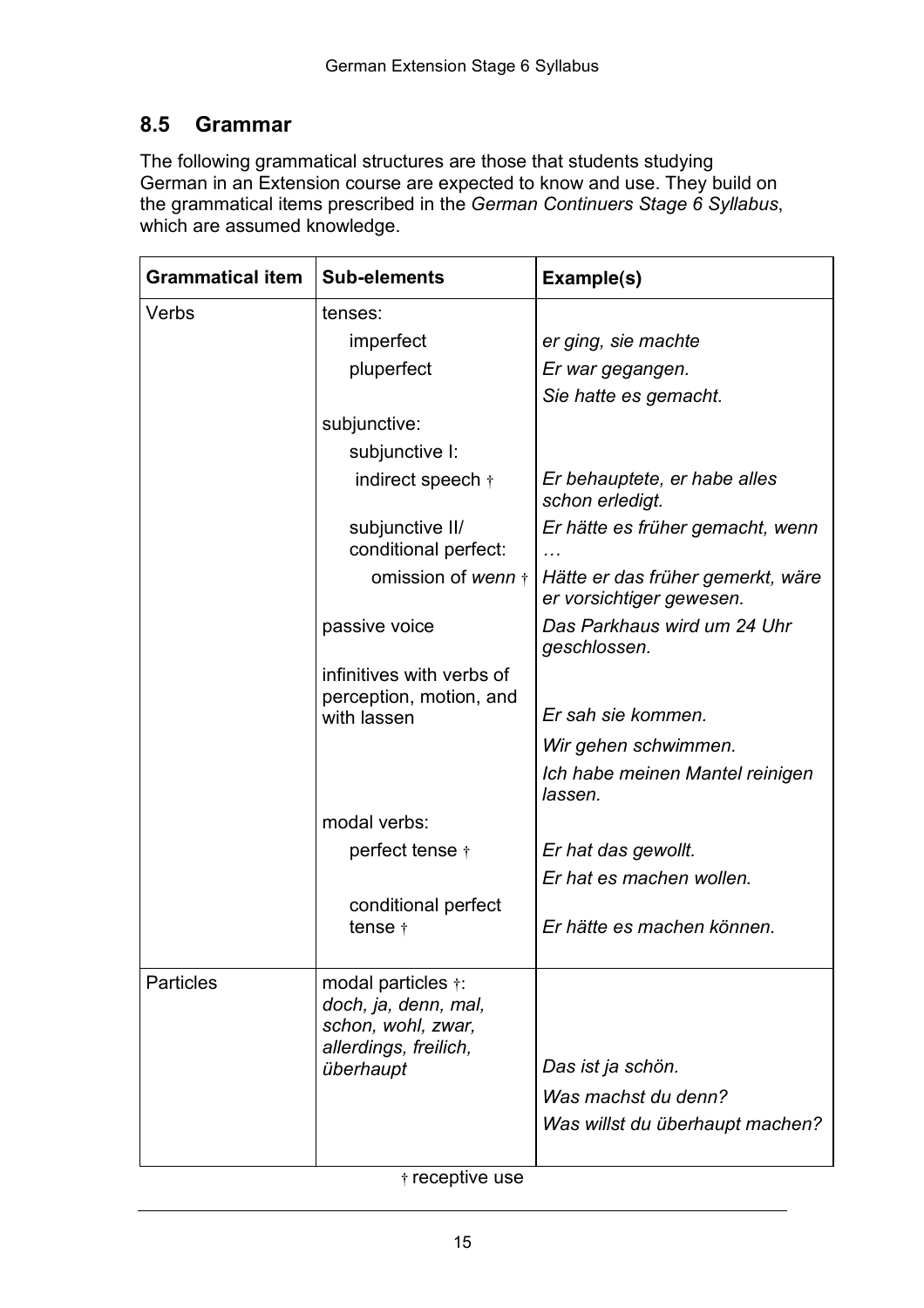| <b>Grammatical item</b> | <b>Sub-elements</b>                            | Example(s)                                                                  |
|-------------------------|------------------------------------------------|-----------------------------------------------------------------------------|
| Prepositions            | genitive case:<br>wegen                        | Wegen des schlechten Wetters                                                |
|                         |                                                | konnte die Maschine nicht<br>abfliegen.                                     |
|                         | trotz                                          | Trotz der Kälte ist er schwimmen<br>gegangen.                               |
|                         | während                                        | Während der Schulferien arbeiten<br>viele Jugendliche.                      |
| Conjunctions            | correlative:                                   |                                                                             |
|                         | entweder oder                                  | Entweder du kommst mit mir oder<br>du bleibst bei deiner Großmutter.        |
|                         | weder  noch                                    | Sie ist weder glücklich noch<br>traurig.                                    |
|                         | sowohl  als auch                               | Sowohl meine Eltern als auch<br>meine Großeltern sind in Europa<br>geboren. |
| Adjectives              | extended pre-noun                              |                                                                             |
|                         | adjectival expressions $\dagger$               | ein kurz vorher geschriebener<br><b>Brief</b>                               |
|                         | present participle used<br>as adjective †      | die weinenden Kinder                                                        |
|                         |                                                |                                                                             |
| Pronouns                | relative:                                      | Der alte Mann, dessen Frau                                                  |
|                         | all cases                                      | gestern gestorben ist,                                                      |
| Word order              | relative clauses                               | Wie heißt der Fluß, an dem<br>Heidelberg liegt?                             |
|                         | indirect questions                             | Weißt du nicht, wo er wohnt?                                                |
|                         | double infinitives in<br>subordinate clauses + | , weil er keine Lösung hat<br>finden können.                                |
|                         |                                                |                                                                             |

† receptive use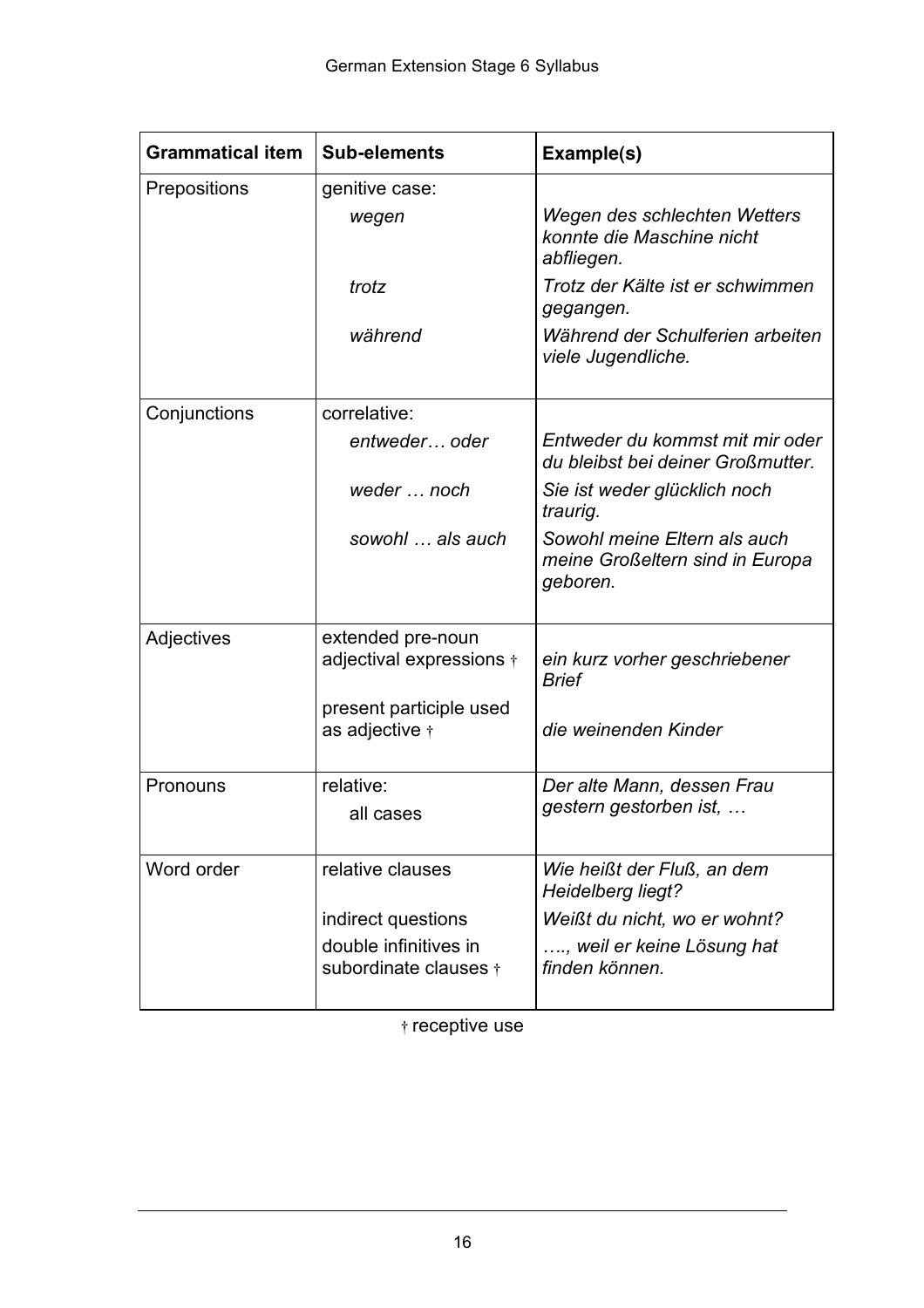#### <span id="page-16-0"></span>**9 Course Requirements**

For the Extension course:

- the Continuers Preliminary course is a prerequisite
- the Continuers HSC course is a co-requisite
- 60 indicative hours are required to complete the course.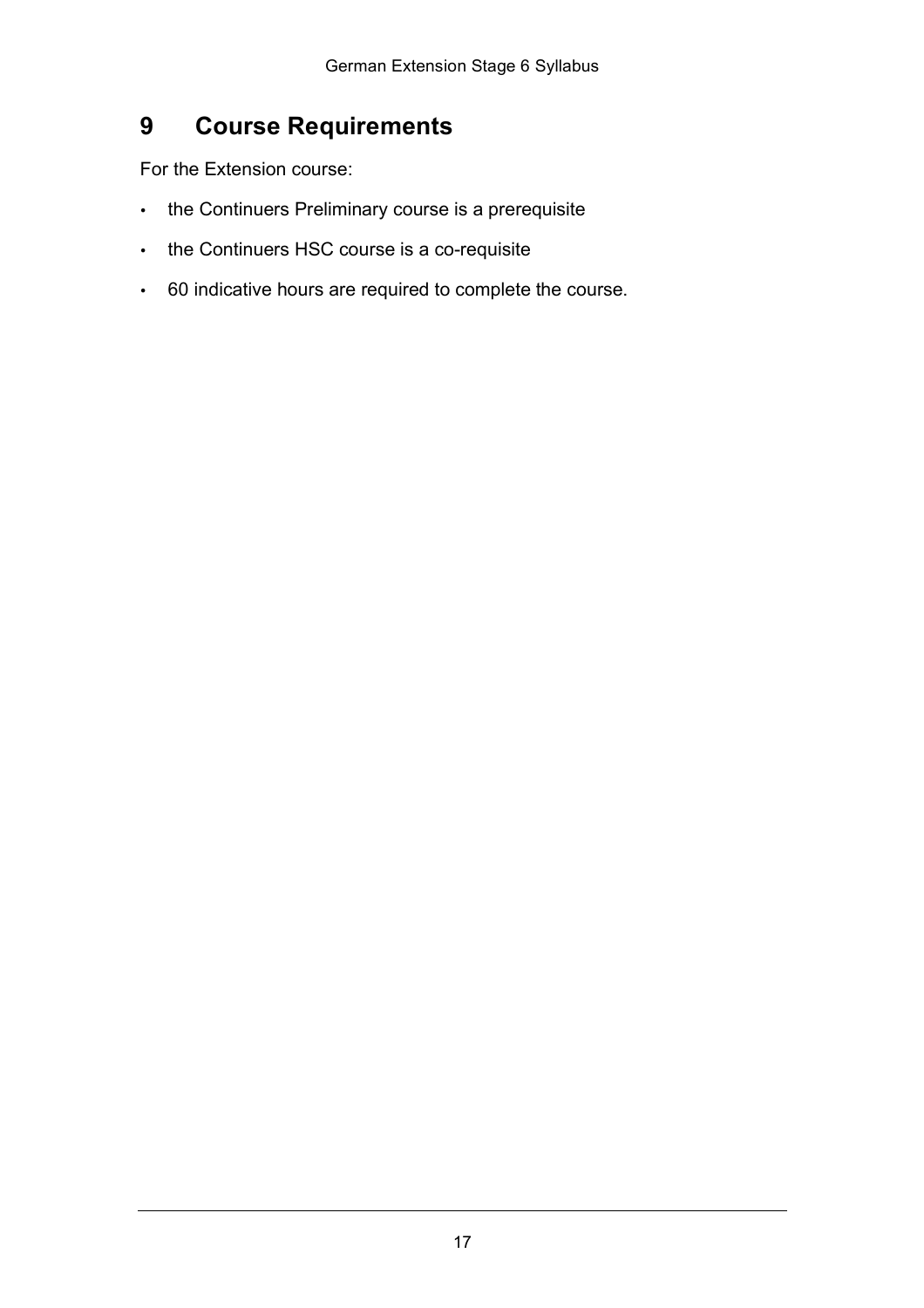# <span id="page-17-0"></span>**10 Post-school Opportunities**

 The study of German provides students with knowledge, understanding and skills that form a valuable foundation for a range of courses at university and other tertiary institutions.

 In addition, the study of German assists students to prepare for employment, and full and active participation as citizens. In particular, there are opportunities for students to gain recognition in Vocational Education and Training. Teachers and students should be aware of these opportunities.